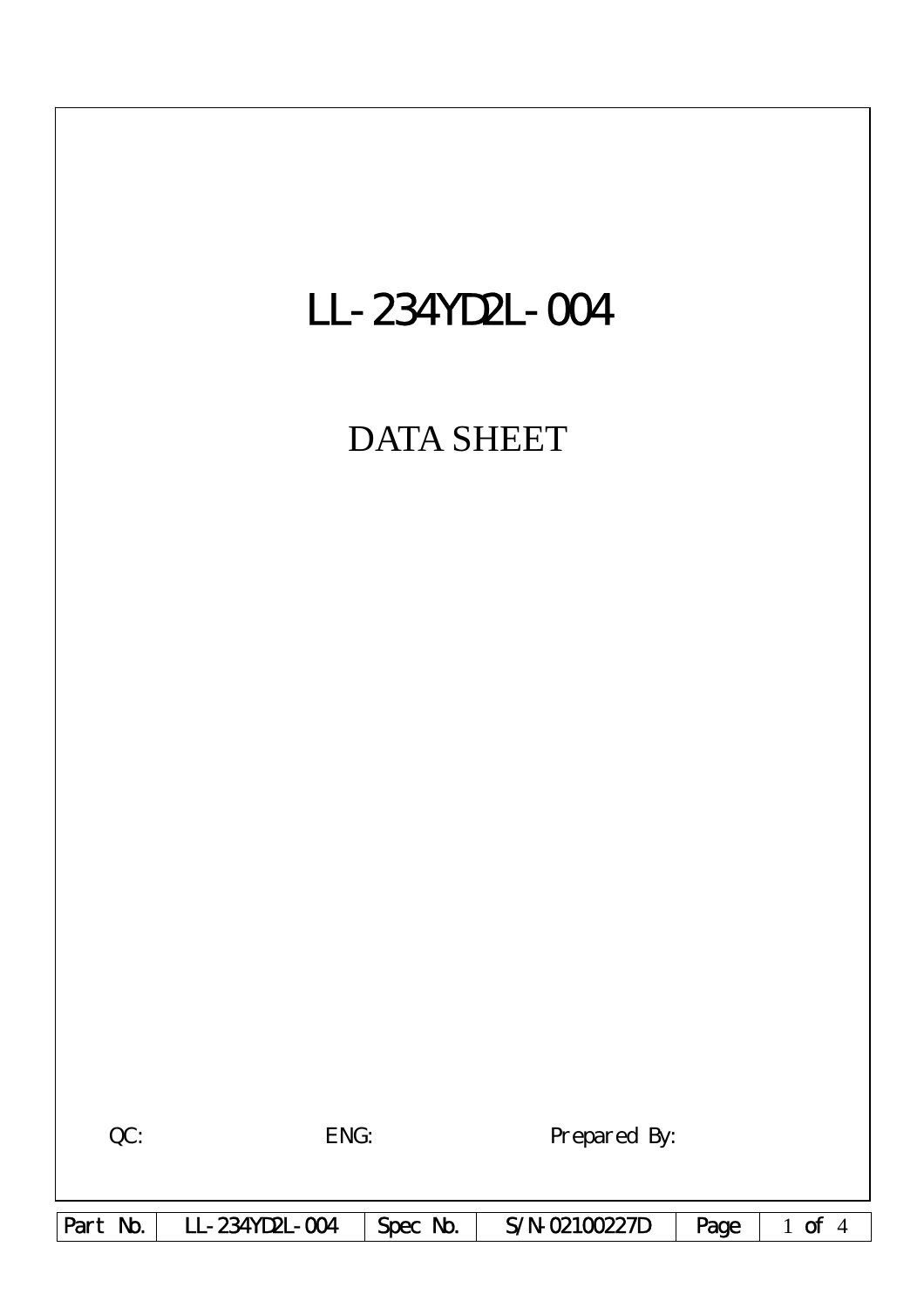## **Features:**

- ♦ 2x3mm rectangular package
- ♦ General purpose leads
- ♦ Reliable and rugged

# **Package Dimensions:**



| Part NO.       | Chip Material | Lens Color       | Source Color |  |
|----------------|---------------|------------------|--------------|--|
| LL-234YD2L-004 | GaAsP         | 'Yellow Diffused | Yellow       |  |

### **Notes:**

- 1. All dimensions are in millimeters (inches).
- 2. Tolerance is ±0.25mm(.010") unless otherwise noted.
- 3. Protruded resin under flange is 1.0mm(.04") max
- 4. Lead spacing is measured where the leads emerge from the package.
- **5.** Specifications are subject to change without notice.
- **6.** This data-sheet only valid for six months.

|  | Part No.   LL-234YD2L-004   Spec No.   S/N-02100227D   Page   2 of 4 |  |  |  |  |
|--|----------------------------------------------------------------------|--|--|--|--|
|--|----------------------------------------------------------------------|--|--|--|--|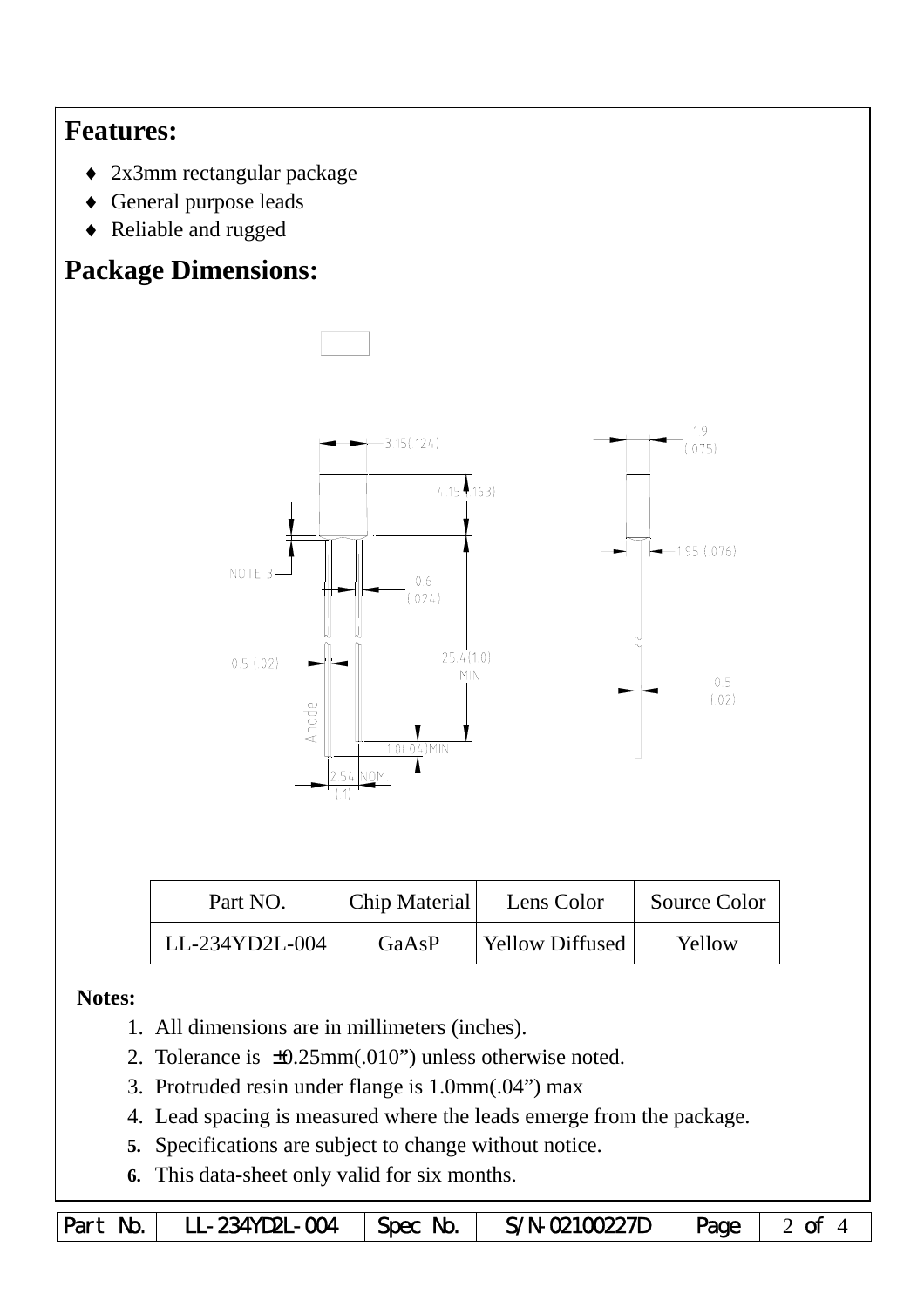| Parameter                                                    | MAX.                  | Uni t      |
|--------------------------------------------------------------|-----------------------|------------|
| Pover Dissipation                                            | 100                   | mW         |
| Peak Forward Current<br>(1/10 Duty Cycle, 0.1ms Pulse Width) | 100                   | mA         |
| Continuous Forward Current                                   | 35                    | mA         |
| Derating Linear From 50                                      | Q.4                   | $m\lambda$ |
| Reverse Vol tage                                             | 5                     | V          |
| Operating Temperature Range                                  | to $+80$<br>- 40      |            |
| Storage Temperature Range                                    | $-40$ to $+80$        |            |
| Lead Sol dering Temperature<br>4nm(. 157") From Body         | for 5 Seconds<br>260. |            |

#### **Electrical Optical Characteristics at Ta=25**℃

| Parameter                | Symbol                    | Mn. | Typ. | Max. | Uni t | Test Condition         |
|--------------------------|---------------------------|-----|------|------|-------|------------------------|
| Luminous Intensity       | $\mathsf{I}_{\mathsf{v}}$ | 7   | 15   | 30   | mcd   | $l_f = 20$ mA (Note 1) |
| Vi ewing Angl e          | $\overline{2}$<br>1/2     | 120 | 130  | 140  | Deg   | (Note 2)               |
| Peak Emission Wavelength | $\mathbf{p}$              | 583 | 588  | 593  | nm    | $I_f = 20$ mA          |
| Dominant Wavelength      | $\mathbf d$               | 585 | 590  | 595  | nm    | $l_f = 20$ mA (Note 3) |
| Spectral Line Half-Width |                           | 30  | 35   | 40   | nm    | $I_f = 20$ mA          |
| Forward Voltage          | $V_f$                     | 1.6 | 2.1  | 25   | V     | $I_f = 20$ mA          |
| Reverse Current          | $\mathsf{R}$              |     |      | 100  | μA    | $V_R = 5V$             |

#### Notes:

- 1.Luminous intensity is measured with a light sensor and filter combination that approximates the CIE eye-response curve.
- $2 1/2$  is the off-axis angle at which the luminous intensity is half the axial luminous i ntensity.
- 3.The dominant wavelength ( d) is derived from the CIE chromaticity diagram and represents the single wavelength which defines the color of the device.

Part No. | LL-234YD2L-004 | Spec No. | S/N-02100227D | Page | 3 of 4